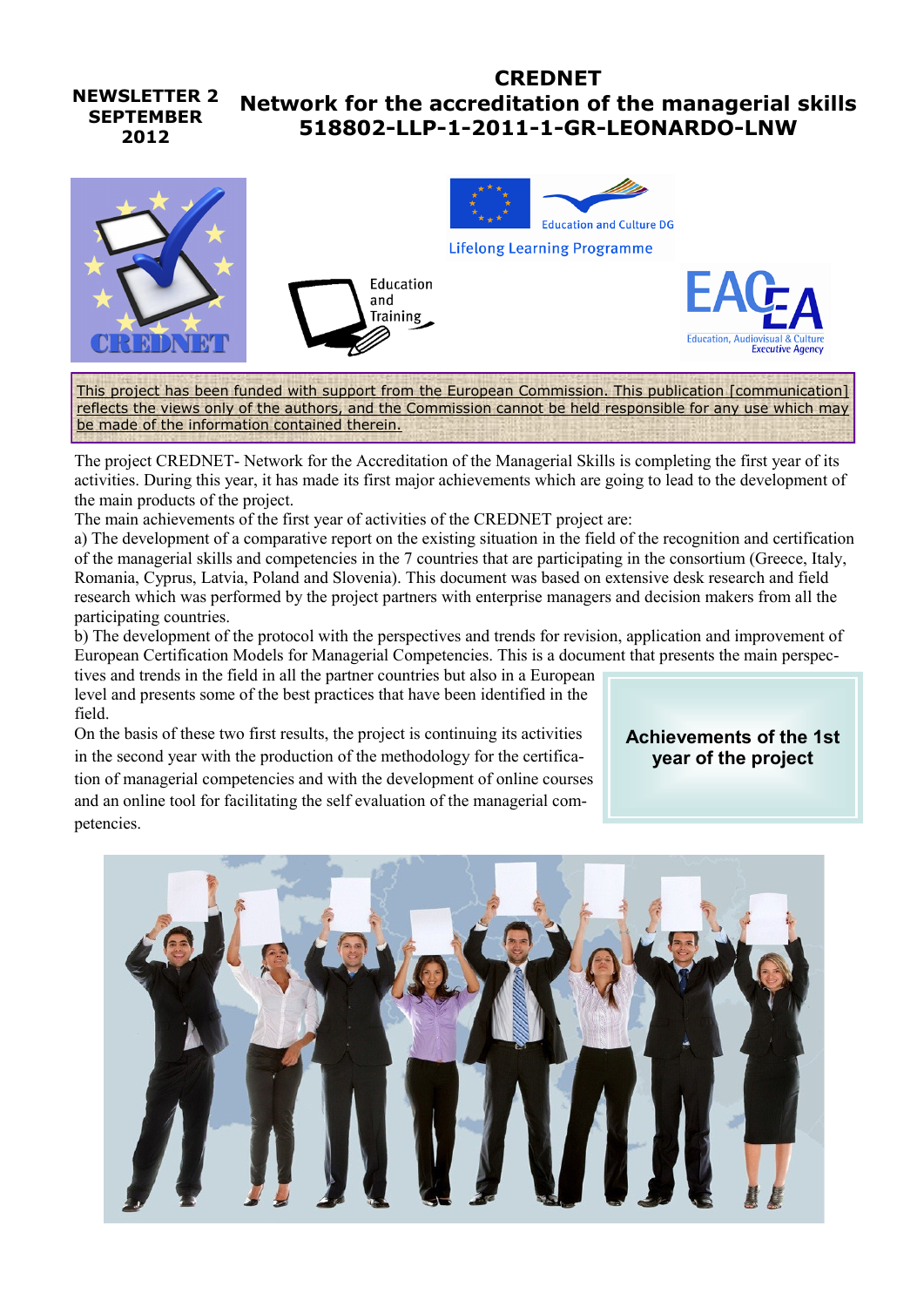### **Comparative report**

#### **The state-of-the-art of the recognition and validation of managerial competences in Europe**

Regardless of how we acquire managerial skills, it is clear that training and professional development is an ongoing, long-term process. But do we need clearly defined and accredited standards to measure the skills that determine the managerial competency? What is the most appropriate type of learning for these skills? Are the managerial skills learned or are the managers innate?

Although it is well known that learning does not end along with school, university or qualification diplomas, skills acquired or developed exclusively at work, within the family, within the circle of friends or after attending training programs without certified diplomas are not often recognized as assets in our professional CVs. Today's "manager" is more a hierarchical position within the company, rather than a career.

In order to analyze the state-of-the-art, the consortium of the **CREDNET project** carried out a complex **research targeted on the recognition and validation process of non formal and informal learning in Greece, Italy, Romania, Cyprus, Latvia, Poland and Slovenia**, with reference to: managerial profiles; non-formal/informal training systems; policies, perspectives and trends concerning the certification of managerial competencies gained through non-formal/informal learning; identification of best practices; surveys among stakeholders to detect the needs for recognition and validation of managerial competences and the objectives for such recognition; main obstacles and barriers.

The concept of lifelong learning was established relatively recently in analyzed countries, following European directives and initiatives on this issue. The concepts of informal and non-formal learning were equally developed along with the development of the concept of the lifelong learning,

National institutions are involved and encourage the recognition of learning acquired through non-formal or informal learning, mostly due to the necessity of improving and updating the competences of individuals who face the current uncertainty of the labour markets. The economic crisis sharpened the disparity between skills demand and supply and made the issue of updating competences a priority for policy makers. There is also a need for professional reintegration of unemployed persons, and their development is mostly achieved through non-formal and informal learning, being recognized as the fastest and most useful methods to acquire or develop competencies *(see charts from next page)*.

The financing for these types of learning comes mainly from three sources: European funding, private funding and national funding schemes for supporting informal and non-formal educational programmes.

Policies concerning the validation process of non-formal/informal learning and the recognition of competences gained through these types of learning still have weaknesses in analyzed countries. Even if there is a clear trend in the last years for the vocational training to move towards learning outcomes-based approaches, the legal frameworks are still under development and the national systems for validation are still rather un-comprehensive.

Although it has a fairly short history, validation of informal and non-formal learning are gaining momentum through an increase of certified validation centers and experts, refinement of assessment methods and clearer legal and practical procedures.

*The full Comparative Report as well as all National Reports, in English, can be found on the project's website (www.crednetmanager.eu). For further details please contact XXX (name) at XXX (email address).*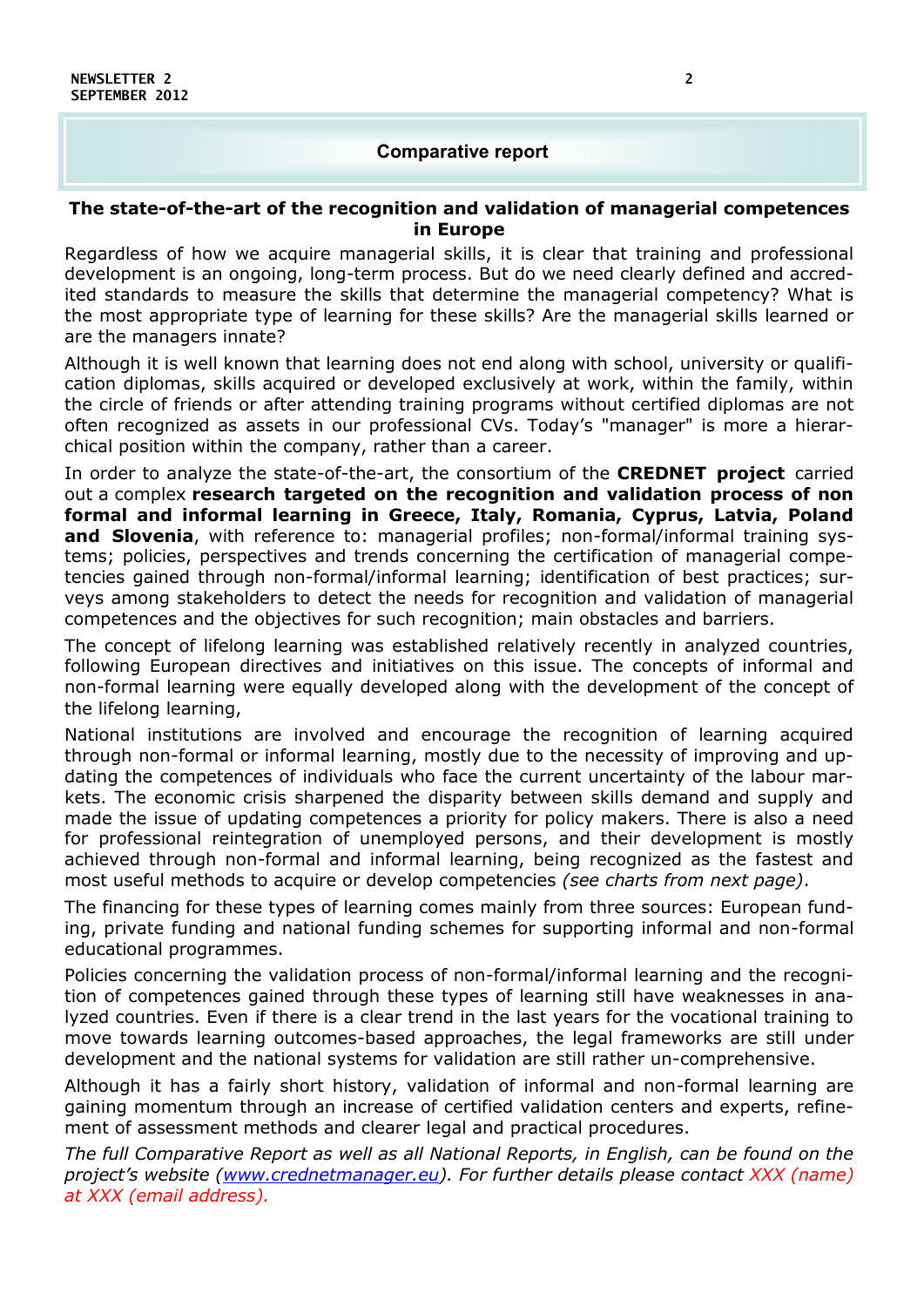# **Statistical analysis of the questionnaires**



Respondents' opinions on the fastest way to acquire managerial competences:

Stakeholders' opinion on the method used to acquire managerial competences: